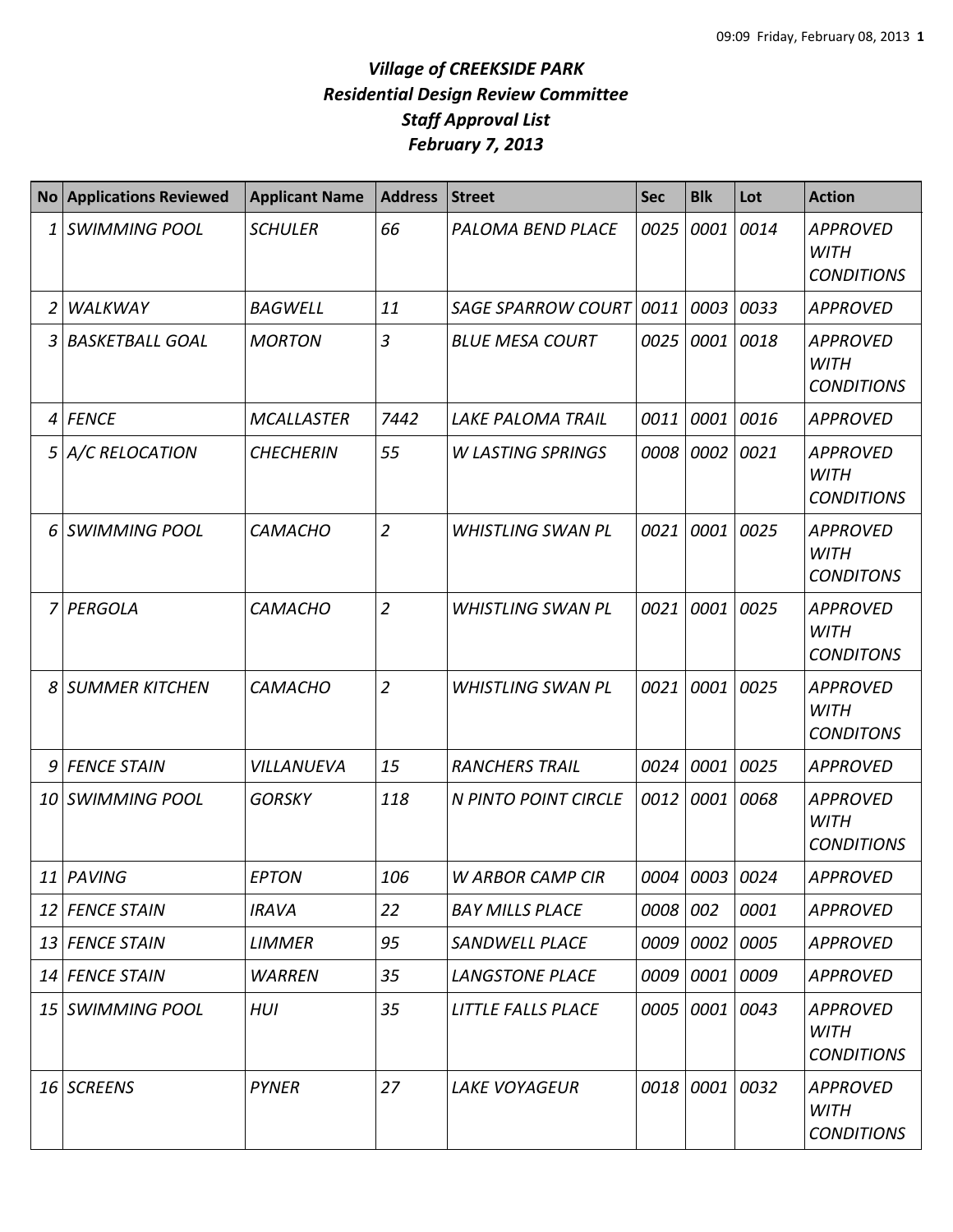| <b>No</b>       | <b>Applications Reviewed</b> | <b>Applicant Name</b> | <b>Address</b> | <b>Street</b>             | <b>Sec</b> | <b>Blk</b>     | Lot  | <b>Action</b>                                       |
|-----------------|------------------------------|-----------------------|----------------|---------------------------|------------|----------------|------|-----------------------------------------------------|
| 17              | WALKWAY                      | <b>TAMBORREL</b>      | 26             | <b>PRISM POINT PLACE</b>  | 0018       | 0001           | 0069 | <b>APPROVED</b>                                     |
| 18              | <b>GATE</b>                  | <b>BEAUREGARD</b>     | 102            | N VICTORIANA CIRCLE       | 0007       | 0003           | 0013 | <b>APPROVED</b>                                     |
| 19              | <b>SWIMMING POOL</b>         | <b>VINTAMILLA</b>     | 79             | W HULLWOOD CIR            | 0002       | 0002           | 0017 | <b>APPROVED</b><br><b>WITH</b><br><b>CONDITIONS</b> |
| 20              | <b>FIRE PIT</b>              | <b>VINTIMILLA</b>     | 79             | <b>W HULLWOOD CIR</b>     | 0002       | 0002           | 0017 | <b>APPROVED</b><br><b>WITH</b><br><b>CONDITIONS</b> |
| 21              | PERGOLA                      | <b>VINTIMILLA</b>     | 79             | W HULLWOOD CIR            | 0002       | 0002           | 0017 | <b>APPROVED</b><br><b>WITH</b><br><b>CONDITIONS</b> |
| 22 <sub>1</sub> | <b>SUMMER KITCHEN</b>        | <b>VINTIMILLA</b>     | 79             | W HULLWOOD CIR            | 0002       | 0002           | 0017 | <b>APPROVED</b><br><b>WITH</b><br><b>CONDITIONS</b> |
| 23              | PATIO                        | <b>ANDERSON</b>       | 14             | <b>HINTERWOOD WAY</b>     | 0004       | 0002           | 0004 | <b>APPROVED</b>                                     |
| 24              | <b>SWIMMING POOL</b>         | <b>GRUBBEN</b>        | $\overline{2}$ | N ARROW CANYON CIR        | 0003       | 0002           | 0021 | <b>APPROVED</b><br><b>WITH</b><br><b>CONDITIONS</b> |
| 25              | <b>SWIMMING POOL</b>         | <b>IZEKOV</b>         | 42             | <b>JASPERS PLACE</b>      | 0027       | 0001           | 0014 | <b>APPROVED</b><br><b>WITH</b><br><b>CONDITIONS</b> |
| 26              | <b>SWIMMING POOL</b>         | <b>VERGARA</b>        | 11             | <b>BLUE MESA COURT</b>    | 0025       | 0001           | 0020 | <b>APPROVED</b><br><b>WITH</b><br><b>CONDITIONS</b> |
|                 | 27 SWIMMING POOL             | <b>SARANTAPOULOS</b>  | 7              | <b>CHIPPED SPARROW PL</b> |            | 0013 0002 0039 |      | <b>APPROVED</b><br>WITH<br><b>CONDITIONS</b>        |
|                 | 28 SWIMMING POOL             | <b>SEGOVIA</b>        | 134            | <b>LINDENBERRY CIRCLE</b> |            | 0027 0001 0038 |      | <b>APPROVED</b><br><b>WITH</b><br><b>CONDITIONS</b> |
| 29              | <b>SUMMER KITCHEN</b>        | <b>TELLEZ</b>         | 35             | <b>VALLEY COTTAGE PL</b>  |            | 0026 0001      | 0009 | APPROVED<br><b>WITH</b><br><b>CONDITIONS</b>        |
| 30              | <b>GATE</b>                  | <b>GUSTAFSON</b>      | 87             | <b>W CANYON WREN CIR</b>  | 0013       | 0001 0030      |      | <b>APPROVED</b>                                     |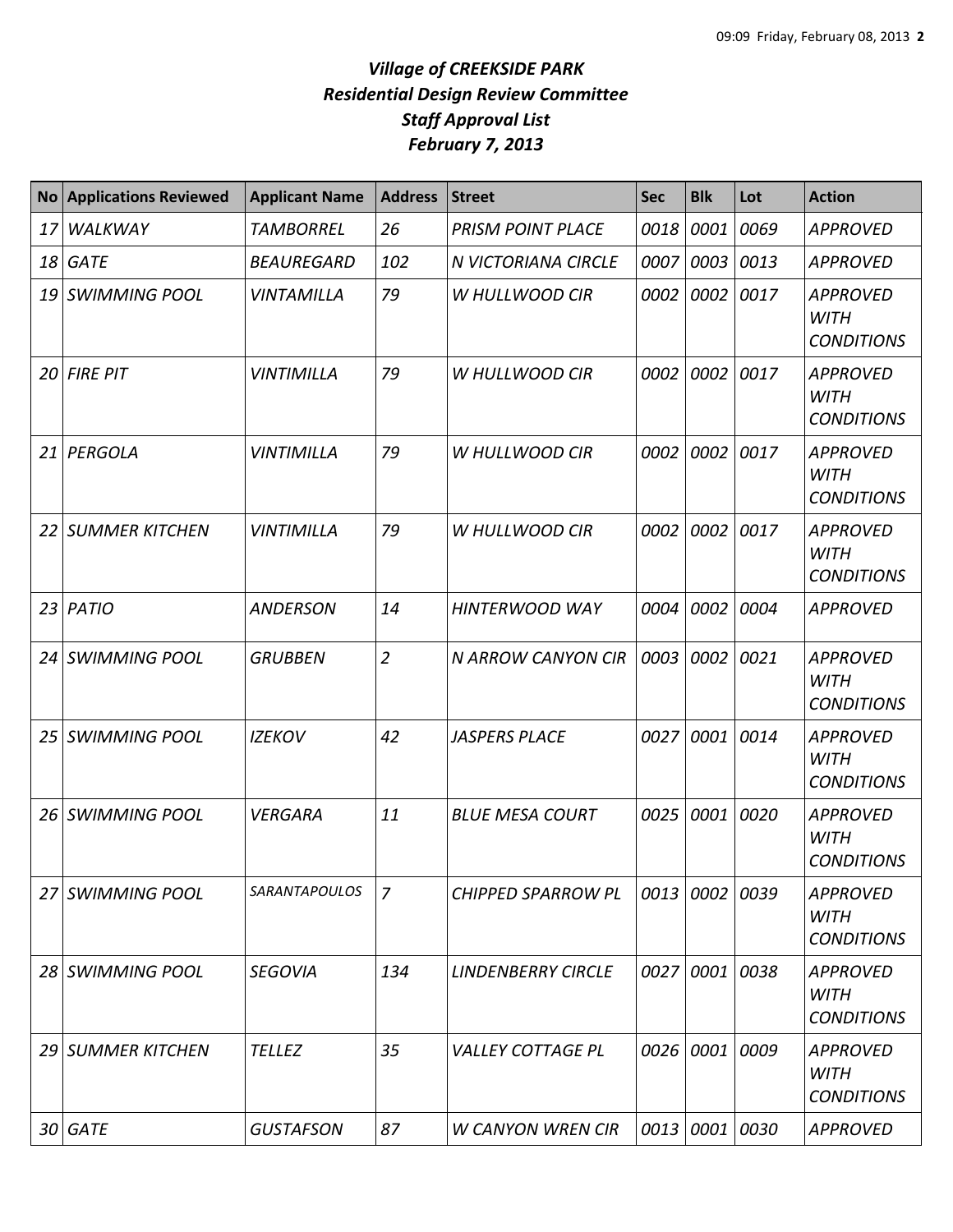| <b>No</b> | <b>Applications Reviewed</b> | <b>Applicant Name</b> | <b>Address</b> | <b>Street</b>               | <b>Sec</b> | <b>Blk</b>     | Lot  | <b>Action</b>                                       |
|-----------|------------------------------|-----------------------|----------------|-----------------------------|------------|----------------|------|-----------------------------------------------------|
|           | 31 SUMMER KITCHEN            | <b>DOLENAK</b>        | 102            | <b>S ARROW CANYON CIR</b>   | 0003       | 0001           | 0029 | <b>APPROVED</b><br><b>WITH</b><br><b>CONDITIONS</b> |
|           | 32 SWIMMING POOL             | VASCELLARO            | 35             | <b>LAKE VOYAGEUR DRIVE</b>  | 0018       | 0002           | 0015 | <b>APPROVED</b><br><b>WITH</b><br><b>CONDITIONS</b> |
|           | 33 FIRE PIT                  | VASCELLARO            | 35             | <b>LAKE VOYAGEUR DRIVE</b>  | 0018       | 0002           | 0015 | <b>APPROVED</b><br><b>WITH</b><br><b>CONDITIONS</b> |
|           | 34 PATIO                     | VASCELLARO            | 35             | <b>LAKE VOYAGEUR DRIVE</b>  | 0018       | 0002           | 0015 | <b>APPROVED</b>                                     |
| 35        | <b>BASKETBALL GOAL</b>       | <b>BOADA</b>          | 63             | <b>W LASTING SPRINGS</b>    | 0008       | 0002           | 0022 | <b>APPROVED</b>                                     |
| 36        | <b>TREE REMOVAL</b>          | <b>ZERANGUE</b>       | 47             | <b>S PINTO POINT CIRCLE</b> | 0012       | 0002           | 0011 | <b>APPROVED</b>                                     |
|           |                              |                       |                |                             |            |                |      | <b>WITH</b><br><b>CONDITIONS</b>                    |
|           | 37 PERGOLA                   | <b>RODRIGUEZ</b>      | 135            | <b>W CRYSTAL CANYON</b>     | 0001       | 0001           | 0067 | <b>APPROVED</b>                                     |
|           | 37 PATIO                     | <b>RODRIGUEZ</b>      | 135            | <b>W CRYSTAL CANYON</b>     | 0001       | 0001           | 0067 | <b>APPROVED</b>                                     |
|           | 38 PLAY STRUCTURE            | <b>WARREN</b>         | 35             | <b>LANGSTONE PLACE</b>      | 0009       | 0001 0009      |      | <b>APPROVED</b>                                     |
| 39 I      | <b>SUMMER KITCHEN</b>        | <b>BOWMAN</b>         | 50             | <b>RIVER RIDGE LOOP</b>     | 0003       | 0001           | 0001 | <b>APPROVED</b><br><b>WITH</b><br><b>CONDITIONS</b> |
| 40        | <b>GENERATOR</b>             | <b>SCHULER</b>        | 66             | PALOMA BEND PLACE           | 0025       | 0001           | 0014 | <b>APPROVED</b><br><b>WITH</b><br><b>CONDITIONS</b> |
|           | 41 PATIO COVER               | <b>GARZA</b>          | 110            | <b>F COVE VIEW TRAIL</b>    |            | 0006 0001 0085 |      | APPROVED<br><b>WITH</b><br><b>CONDITIONS</b>        |
|           | 42 PERGOLA                   | <b>GARZA</b>          | 110            | E COVE VIEW TRAIL           |            | 0006 0001 0085 |      | <b>APPROVED</b><br><b>WITH</b><br><b>CONDITIONS</b> |
|           | 43 SWIMMING POOL             | PEDROZA               | 31             | <b>W COVE VIEW TRAIL</b>    |            | 0006 0001 0041 |      | <b>APPROVED</b><br><b>WITH</b><br><b>CONDITIONS</b> |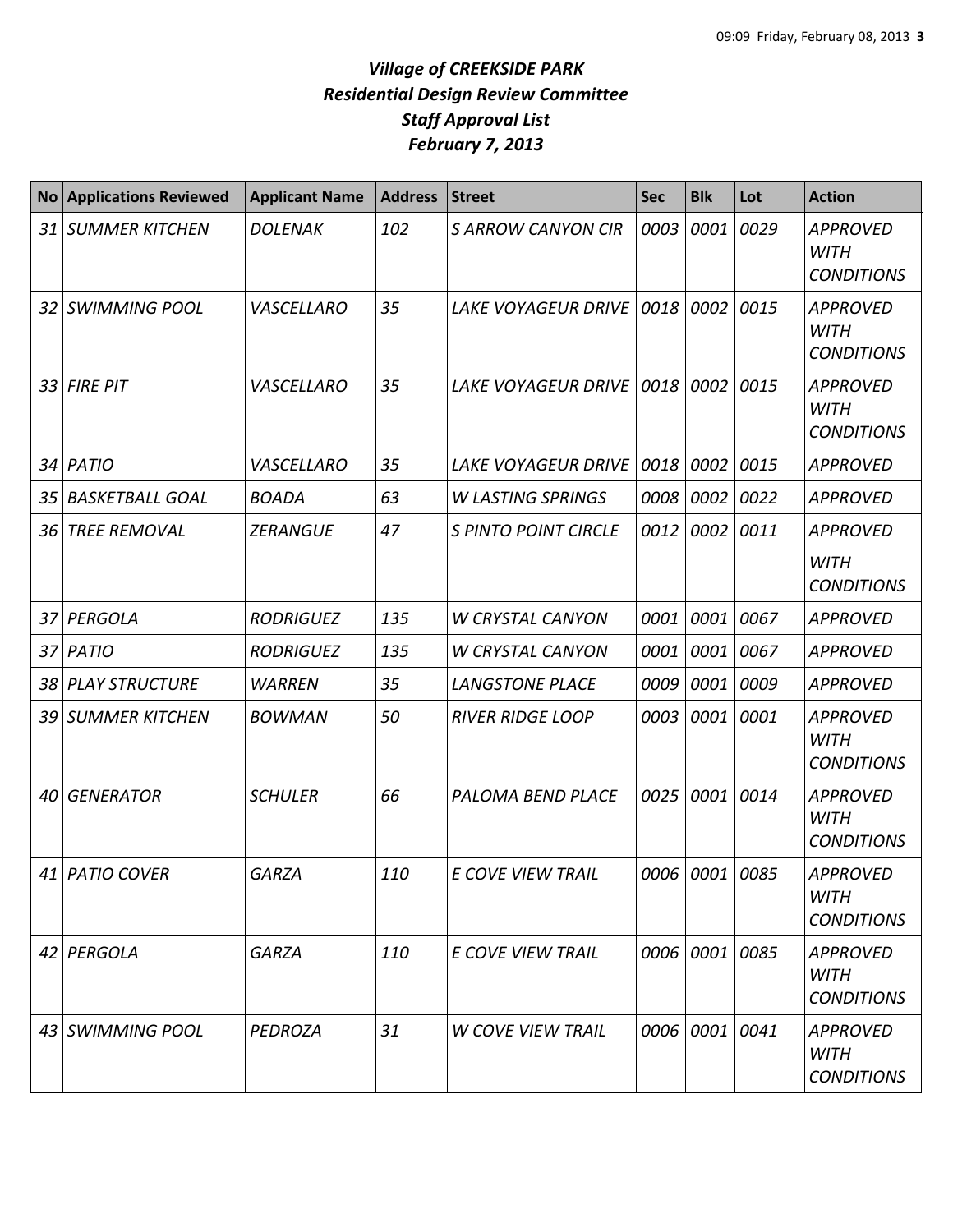| <b>No</b> | <b>Applications Reviewed</b> | <b>Applicant Name</b> | <b>Address</b> | <b>Street</b>            | <b>Sec</b> | <b>Blk</b>     | Lot  | <b>Action</b>                                       |
|-----------|------------------------------|-----------------------|----------------|--------------------------|------------|----------------|------|-----------------------------------------------------|
| 44        | <b>FIRE PIT</b>              | PEDROZA               | 31             | <b>W COVE VIEW TRAIL</b> |            | 0006 0001      | 0041 | <b>APPROVED</b><br><b>WITH</b><br><b>CONDITIONS</b> |
|           | 45 FENCE                     | PEDROZA               | 31             | <b>W COVE VIEW TRAIL</b> |            | 0006 0001      | 0041 | <b>APPROVED</b><br><b>WITH</b><br><b>CONDITIONS</b> |
| 46        | PATIO                        | <b>PHILPOT</b>        | 50             | E HERITAGE MILL CIR      | 0002       | 0003           | 0001 | <b>APPROVED</b>                                     |
| 47        | <b>SWIMMING POOL</b>         | <b>BURGOA</b>         | $\overline{7}$ | <b>SATINLEAF PLACE</b>   | 0007       | 0001           | 0009 | <b>APPROVED</b><br><b>WITH</b><br><b>CONDITIONS</b> |
| 48        | <b>TREE REMOVAL</b>          | <b>BURGOA</b>         | $\overline{7}$ | <b>SATINLEAF PLACE</b>   |            | 0007 0001      | 0009 | <b>APPROVED</b><br><b>WITH</b><br><b>CONDITIONS</b> |
| 49        | <b>SWIMMING POOL</b>         | <b>FRIGERIO</b>       | $\overline{2}$ | <b>SATINLEAF PLACE</b>   | 0007       | 0001           | 0007 | <b>APPROVED</b><br><b>WITH</b><br><b>CONDITIONS</b> |
| 50        | PERGOLA                      | <b>FRIGERIO</b>       | $\overline{2}$ | <b>SATINLEAF PLACE</b>   | 0007       | 0001           | 0007 | <b>APPROVED</b><br><b>WITH</b><br><b>CONDITIONS</b> |
| 51        | <b>SUMMER KITCHEN</b>        | <b>FRIGERIO</b>       | $\overline{2}$ | <b>SATINLEAF PLACE</b>   | 0007       | 0001           | 0007 | <b>APPROVED</b><br><b>WITH</b><br><b>CONDITIONS</b> |
| 52        | PERGOLA                      | <b>SALERNO</b>        | 18             | <b>HEARTHWICK ROAD</b>   | 0002       | 0002           | 0007 | <b>APPROVED</b>                                     |
| 53        | PERGOLA                      | <b>MERIDA</b>         | 38             | <b>RED MOON PLACE</b>    | 0007       | 0001           | 0029 | <b>APPROVED</b><br><b>WITH</b><br><b>CONDITIONS</b> |
|           | 54 PATIO                     | <b>MERIDA</b>         | 38             | <b>RED MOON PLACE</b>    |            | 0007 0001 0029 |      | <b>APPROVED</b>                                     |
|           | 55   FOUNTAIN                | <b>MERIDA</b>         | 38             | <b>RED MOON PLACE</b>    |            | 0007 0001      | 0029 | <b>APPROVED</b><br>WITH<br><b>CONDITIONS</b>        |
|           | 56 SUMMER KITCHEN            | <b>MERIDA</b>         | 38             | <b>RED MOON PLACE</b>    |            | 0007 0001      | 0029 | <b>APPROVED</b><br><b>WITH</b><br><b>CONDITIONS</b> |